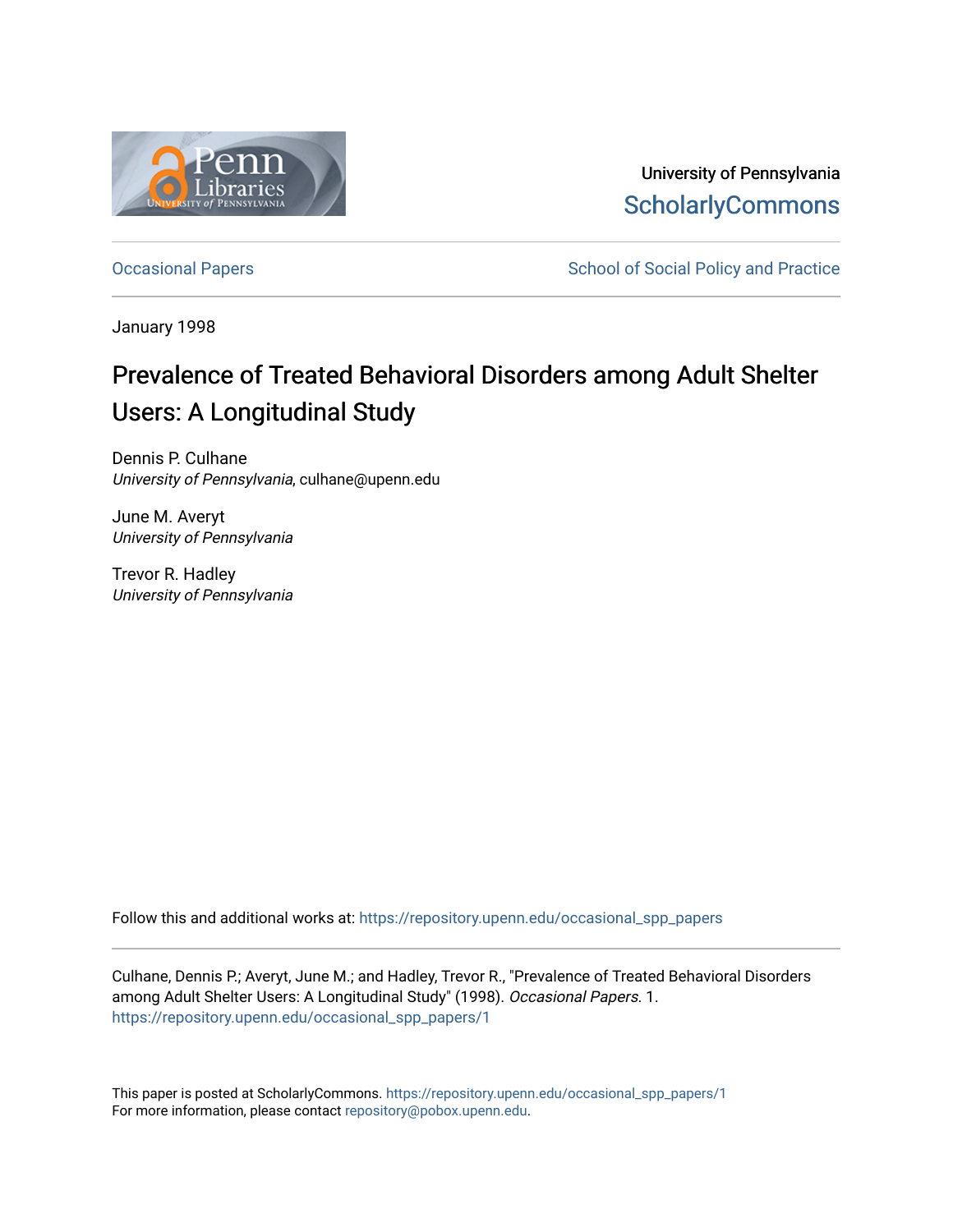## Prevalence of Treated Behavioral Disorders among Adult Shelter Users: A Longitudinal Study

### Abstract

Of 27,638 homeless adults admitted to Philadelphia public shelters in the years 1990 through 1992, 20.1% received treatment for a mental health disorder, and 25.3% for a substance use disorder in the years 1985 through 1993. An additional 20.7% were identified as having untreated substance use problems. Overall, a total of 65.5% of adult shelter users were identified as ever having had a mental health or substance use problem, treated or untreated.

### Keywords

homelessness, mental health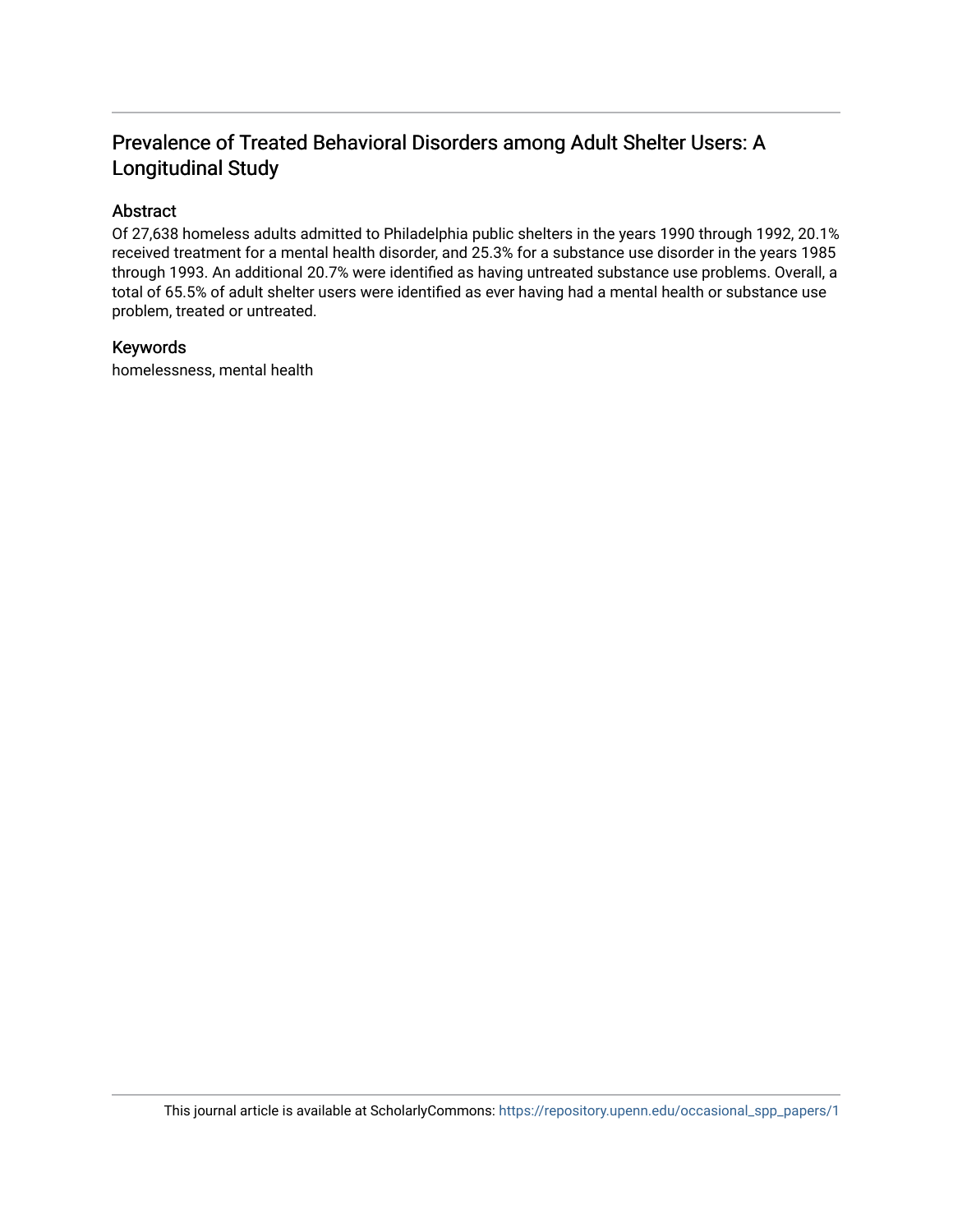# **RESEARCH**

## **PREVALENCE OF TREATED BEHAVIORAL DISORDERS AMONG ADULT SHELTER USERS: A Longitudinal Study**

Dennis P. Culhane, Ph.D., June M. Avery, M.S.W., Trevor R. Hadley, Ph.D.

*Of 27,638 homeless adults admitted to Philadelphia public shelters in the years 1990 through 1992, 20.1% received treatment for a mental health disorder, and 25.3% for a substance use disorder in the years 1985 through 1993. An additional 20.7% were identified as having untreated substance use problems. Overall, a total of 65.5% of adult shelter users were identified as ever having had a mental health or substance use problem, treated or untreated.*

**B** ased on diagnostic interviews conducted<br>during single encounters with samduring single encounters with samples of homeless adults (usually without accompanying children), previous research has found significantly higher rates of mental health and substance use disorders among homeless adults than among the general population. This article reports the results of a study of 27,638 homeless adults (with and without accompanying children) who used public shelters in Philadelphia over a three-year period, 1990-1992, and of their use of publicly reimbursed mental health and substance abuse services over a nineyear period, 1985-1993.

#### **REVIEW OF THE LITERATURE**

#### *Homelessness and Merited Disorders*

Research on homelessness in the early 1980s produced widely inconsistent estimates—ranging from 15% to 91%—of the rate of current psychiatric disorders in the homeless population *(Fischer & Breakey,*

*1986,1991; Lehman & Cordray, 1993; Robertson, 1986, 1992; Ropers, 1988; Susser, Conover, & Struening, 1989; Tessler & Dennis, 1989).* Robertson *(1986)* and Ropers *(1988)* attributed divergent estimates to noncomparable methods and study samples, and observed that major methodological limitations prohibited generalizations from these studies to the larger homeless population.

Several investigators subsequently applied more rigorous and comparable methods, including the use of standardized diagnostic instruments, multiple sampling sites, probability samples, and larger sample sizes. Studies of homeless samples in Los Angeles (Koegel, Burnam, & Farr, 1988), California *(Vernez, Burnam, McGlynn, Trude, & Mittman.1988),* Baltimore *(Fischer, Shapiro, Breakey, Anthony, & Kramer, 1986)* and Buffalo *(Toro & Wall, 1989)* used the Diagnostic Interview Schedule (DIS), and found lifetime rates of schizophrenia ranging from 1.4% in a sample of 76 to 13.1%

*A revised version of a paper submitted to the Journal in February 1996. Research was supported by a grant from the Ittleson Foundation, a contract with the City of Philadelphia Office of Mental Health, and a contract with the U.S. Center for Mental Health Services. Authors are at the Center for Mental Health Policy, Department of Psychiatry, University of Pennsylvania, Philadelphia.*

**© 1998 American Orthopsychiatric Association, Inc.** 63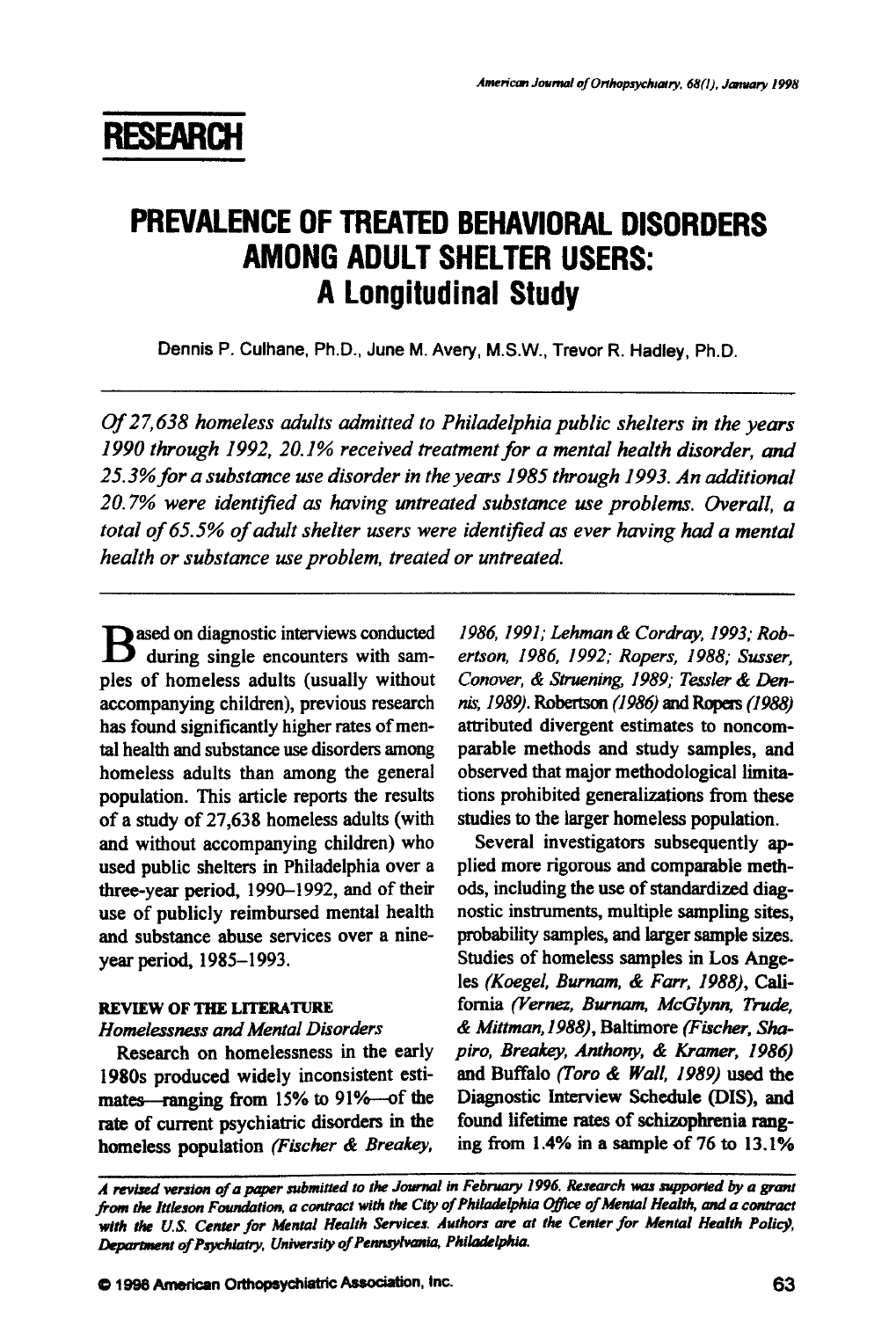in one of 328 *(Koegel et al, 1988).* As Fischer and Breakey *(1991)* observed, the range narrows to between 11% in a sample of 315 *(Vernez et ai, 1988)* and 13.1% in one of 328 *(Koegel ei al, 1988)* if one includes only those studies with sample sizes greater than 300. These rates are also consistent with those of a study of 203 homeless people in Baltimore *(Breakey et al, 1989),* which found a 10.5% rate of schizophrenia, based on clinical interviews. The results from the studies with large samples also converged regarding the lifetime prevalence rates for other disorders *(Fischer & Breakey, 1991):* 21%-29% had affective disorders, 2%-3% were "demented," and 14%-20% had antisocial personality disorder *(Breakey et al., 1989; Koegel etal., 1988; Vernez et al, 1988).*

In an empirical review of the literature, Lehman and Cordray *(1993)* applied metaanalytical techniques to epidemiological studies reviewed by Fischer *(1991)* to produce estimated ranges for mental health and substance use disorders among the homeless. They calculated weighted averages by diagnostic group based on study sample sizes and the relative precision of estimates, reporting that 47% of the homeless appeared to have a current mental health problem of some type, including 18%-23% with a severe, and 19%-23% with a severe and persistent Axis I *(American Psychiatric Association [APA], 1987)* mental disorder.

#### *Substance Use Disorders*

Researchers have consistently found higher rates of substance abuse than mental disorders among the homeless population. Fischer and Breakey's review *(1991)* cited seven studies of single adults that found lifetime prevalence rates for alcohol use disorders ranging from 28%-68%, with rates lower among women than among men. Five of the studies found rates of substance abuse in excess of 50%. Lehman and Cordray's *(1993)* meta-analysis calculated weighted averages of 47%-51% for any Axis I substance use disorder (lifetime), 43%-52%

for Axis I alcohol use disorders, and 30%-37% for Axis I drug use disorders.

#### *Limitations of Previous Research*

Despite geographic and other sampling differences, improved methods have resulted in convergent estimates of the rate of behavioral disorders in the homeless population. However, reviewers of this literature have also noted some limitations. Despite their larger size, samples are not always representative of the homeless population. With a few exceptions *(Bassuk, Rubin, Lauriat, 1986; Bassuk & Rosenberg, 1988),* research subjects have been adults without accompanying children, and mostly male, thus excluding adults in homeless families, who are mostly female *(Fischer & Breakey, 1991).* These studies have also relied on self-report for symptom identification and psychiatric history (i.e. hospitalizations), and on single-encounter interviews using diagnostic instruments that, like the DIS, were developed for domiciled populations *(Koegel et al, 1988; Ropers, 1988; Susser, Struening, & Conover, 1989).* Also, studies have typically failed to seek validation of diagnosis or treatment history via treatment records *(Snow, Baker, & Anderson, 1986),* even though research has found that the DIS alone may overestimate the prevalence rate of serious mental illness *(Anthony et al., 1985),* particularly lifetime rates *(Warner & de Girolamo, 1995).* Reviewers have also observed that samples were obtained and measured cross-sectionally, and, therefore, probably over-represented the number of long-term homeless people and people with disabilities relative to their proportion of the population over time *(Culhane, Dejowski, Ibanez, Needham, & Macchia, 1994; Fischer & Breakey, 1991; Susser, Conover, & Struening, 1989; Tessler& Dennis, 1992).*

#### PHILADELPHIA STUDY

Because the city of Philadelphia maintains an automated registry of public-shelter users and has a high degree of automation for the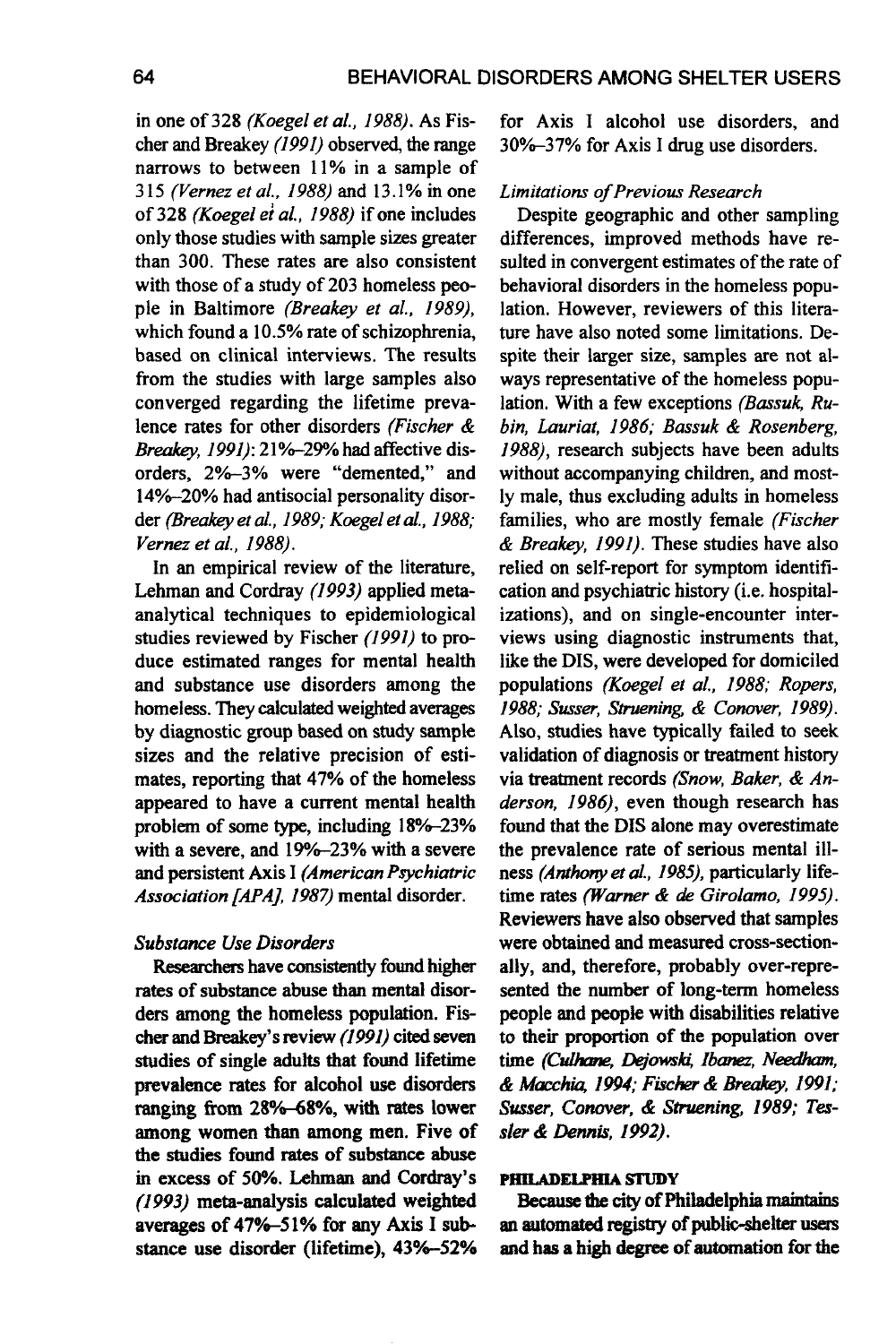tracking of publicly reimbursed mental health and substance abuse services, it is possible to integrate these longitudinal data to develop treatment rates for the homeless population using a large study sample. The present study was designed to explore the potential utility of these administrative data for the purposes of case identification and measuring the prevalence of behavioral health problems among the homeless.

The following hypotheses were explored: *1)* The rate of treatment for a serious mental illness would approach Lehman and Cordray's *(1993)* estimated lower boundary (18%) for a severe Axis I disorder, but would not reach it because the present study includes the treated population only. *2)* Based on the limited literature *(Bassuk et al, 1986; Smith & North, 1994),* homeless adults with accompanying children would be less likely to have major mental illness and substance abuse problems than would adults unaccompanied by children. *3)* Consistent with previous research, substance abuse would be a more prevalent problem than mental health disorders, and approximately half the population with serious mental illness would have co-occurring substance abuse problems. Other questions, while not the subject of specific hypotheses, were also explored.

#### **METHOD**

#### *Data Sources*

For this study, individuals were categorized as homeless if they were on record at the Office of Services to the Homeless Adults (OSHA) Client Registry System. Mental health and substance use disorders were identified by treatment records in databases that track publicly reimbursed mental health and substance abuse (SA) services in Philadelphia: the Medicaid Management Information System (MM1S), the Drug and Alcohol Medicaid Management Information System (D&AMMIS), the HealthPASS Paid Claims File (HPC) for Medicaid clients in a health insurance organization, the Community Reporting

System (CRS) for community mental health services, the Medicare Provider Analysis and Review File (MEDPAR), and the Patient Census Information System for Pennsylvania state hospitals (PCIS). These datasets have been integrated in the Penn Longitudinal Database on Mental Health Services *(Rothbard, Schinnar, Hadley, & Rovi, 1990; Culhane, Averyt, & Hadley, 1995).* These data sources do not include Medicaid-reimbursed, ambulatory SA services or SA services obtained at agencies funded by the City of Philadelphia on a facility (not a client) basis, and thus produce an undercount of users of publicly funded outpatient SA services.

The longitudinal mental health services databases used for this study have undergone reliability and validity auditing *(Hadley, 1994).* Because redundancy in information exists across several of the databases, editing routines were developed to identify inconsistencies in patient and service information, and a reporting framework used to identify problems *(Culhane et al, 1995).*

#### *Sample and Procedure*

*Data integration.* The study sample included all shelter admissions in the registry data set of OSHA between January 1,1990, and December 31, 1992. The data were clarified to create a single first shelter admission record per adult  $(N=27,638)$ , and to identify the presence or absence of accompanying children. Cases were then assigned randomly generated identification numbers. The final records showed that 20,984 individuals entered the system unaccompanied by children, while 6,654 were accompanied by one or more children.

The OSHA registry was merged with the behavioral health files, using social security numbers and unique identifiers created from a combination of parts of first names, last names, dates of birth, and gender. A match on either identifier was considered a sound one. To insure confidentiality, all first and last names were then removed.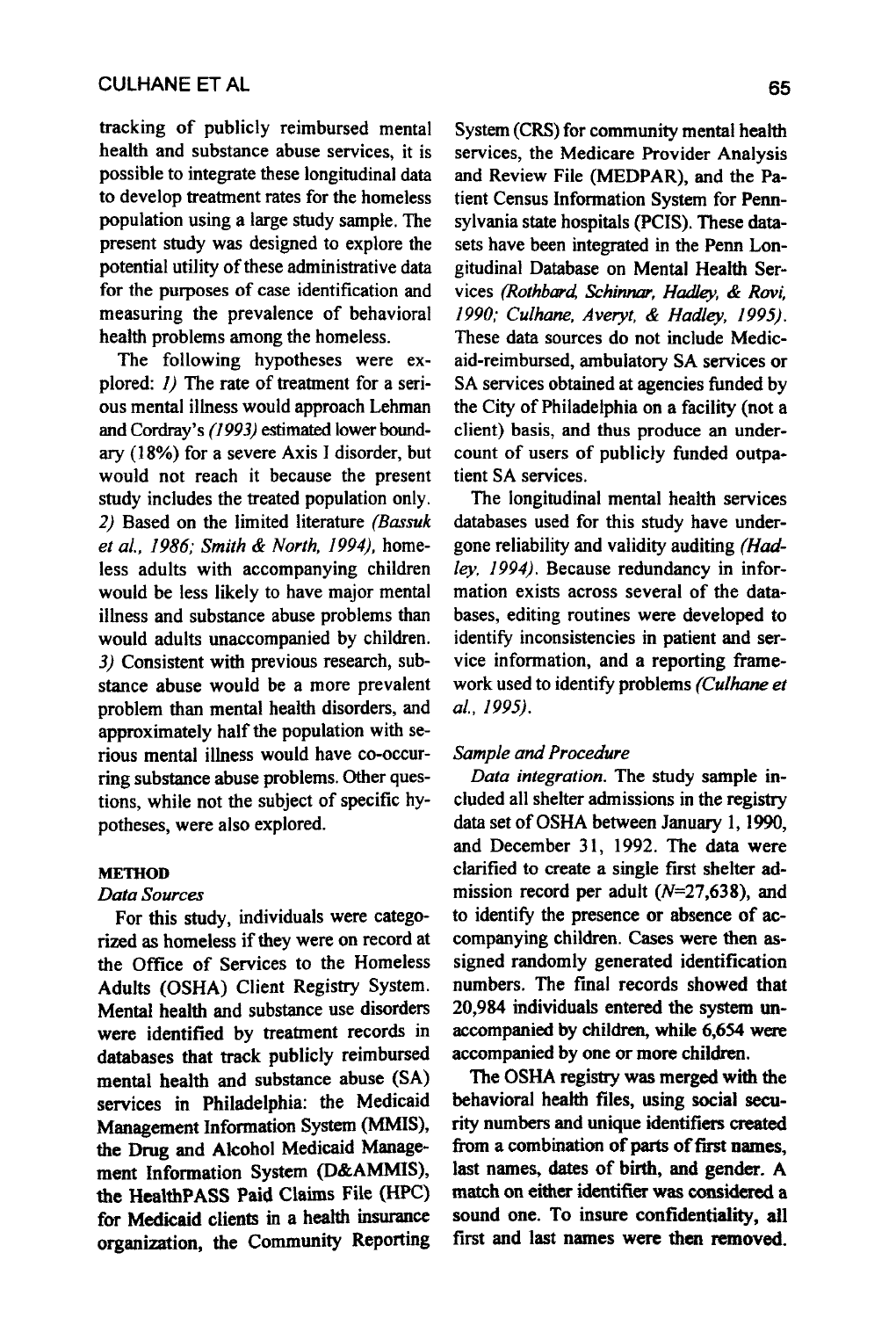Only observations from the identifier files that had a counterpart in the OSHA registry were kept. The resulting matches were then merged with the service files from the respective databases to obtain information on service use and diagnoses. Data integration procedures are detailed elsewhere *(Culhane et ai, 1995),* as are integration procedures using Philadelphia's longitudinal mental health services files (Rothbard et al., 1990).

*Diagnostic distribution.* Diagnoses in the behavioral health data were reported as either primary or secondary, regardless of *DSM(APA, 1987)* Axis coding, so as to include personality and developmental disorders. Most-frequent and most recent diagnosis were determined for each case. Cross-tabulations were conducted on the most-frequently occurring diagnosis variable by gender and household type, by age group, and by veteran status (since veteran status was determined at intake and intake interviews can be avoided, veterans were compared to nonveteran intake, not to the entire shelter population).

*Case inclusion criteria.* Subclassifications of mental health and SA disorders were created to facilitate comparisons of prevalence estimates by varying case inclusion criteria. Diagnoses were grouped as serious mental illnesses (SMIs), other mental health (OMH) disorders, and substance use disorders. SMI was defined by the *DSM-1H-R* codes 293 (transient organic psychotic condition), 294 (other organic psychotic condition, chronic), 295 (schizophrenia), 296 (affective psychoses), 297 (paranoid state), 298 (other nonorganic psychoses), and 311 (depressive disorder). A substance use disorder was defined by *DSM-III-R* codes 291 (alcohol psychoses), 292 (drug psychoses), 303 (alcohol dependence), 304 (drug dependence), and 305 (nondependent drug abuse). The category of other mental disorders was defined as all other mental health diagnoses, excluding diagnoses of childhood, 313 and 314 (further information on this exclusion can.be obtained from the first author).

Dichotomous variables were created denoting the presence or absence of an SMI, other mental illness, and substance use disorder, by most-frequently occurring diagnosis and by the presence of any such diagnosis as determined by searching all primary and secondary diagnoses ("ever"). The ever groupings included duplicate cases, since one person could have received each type of diagnosis. The concurrence of diagnostic types was cross-tabulated, allowing for estimates of co-occurrence of disorders, such as the extent to which persons with a most-frequently occurring diagnosis for an SMI had ever received a diagnosis of substance use disorder.

*Untreated disorders.* During the intake and assessment interview prior to shelter admission, case workers can indicate whether the client has a mental health or SA problem (referred to hereafter as an "indicator"). Indicators may be flagged on the basis of a self-report by the client or the determination of the case worker. For participants who had undergone an intake interview, indicator information was analyzed to identify those who were shown to have received no prior mental health or SA treatment, but might have some presenting mental health or substance use condition at the time of the interview *(Culhane et ai, 1995).* The percentage of OSHA clients receiving positive SA and mental health indicators by diagnostic group was calculated, and a cross-tabulation was performed on the presence or absence of a mental health or SA indicator or treatment record.

#### RESULTS

*Database merges.* Of the shelter sample  $(N=27,638)$ , 12,584 clients were identified as having used behavioral health services. OSHA files matched with 7,490 cases in the D&AMMIS file, 7,232 in the MMIS files, 6,278 in the CRS files, 1,645 in HPC and 242 in the PCIS files. Relatively few (67) matched cases were identified through the database merge with the Medicare service files.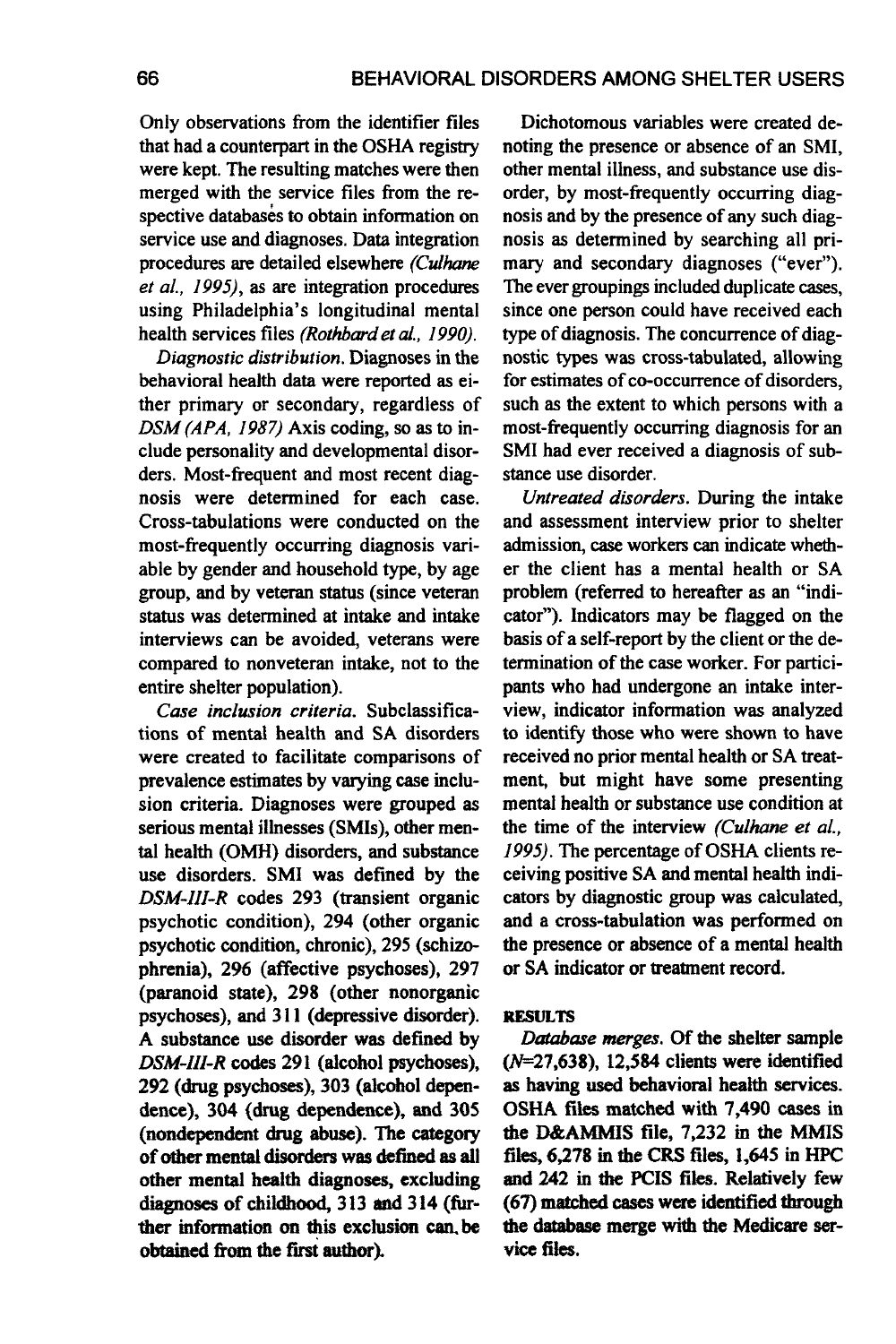#### *Diagnostic Distributions*

*By gender, household, most-frequent diagnosis.* Of the 12,584 individuals identified with a mental health or SA service history, 10,349 were not accompanied by children and 2,235 were so accompanied, giving treatment rates of 49.3% and 33.2%, respectively. Among all adults who stayed in a Philadelphia public shelter in 1990 through 1992, 20.1% had a most-frequent diagnosis for a mental disorder and received a behavioral health treatment sometime in the years 1985 through 1993. In the same time periods, 25.3% had a mostfrequent diagnosis for SA and received treatment (see TABLE 1).

The overall rate of treatment for SMI was 10.8%. The rate for adults without children (12.3%) was nearly double the rate for those with children (6.2.%). At twice the rate of affective psychoses, schizophrenia was the most commonly identified SMI (and of all mental disorders),. The rate of schizophrenia was lower than the rate of affective psychoses among adults with children, and higher among adults unaccompanied by children. Adjustment reaction disorder was the most commonly treated mental disorder among the

non-SMI group, affecting 4.5% of homeless adults. Women (6.5%) were affected more than twice as often as men (3%), while adults with children (7.2%) were affected twice as often as those without (3.6%).

Gender differences were evident across diagnoses for adults unaccompanied by children; women had nearly double the treatment rates of men. Gender differences were less evident among adults with children. Single women unaccompanied by children had the highest rate of prior mental health treatment (31.1%), 50% higher than the treatment rate for the overall population. Single women also had the highest rate of treatment for SMI (18.8%) among the groups by gender and household type, a rate almost double that of treatment for single men (10.1%). However, when genders were combined across household type, men and women had nearly equal rates of treatment for SMI (10.0% and 11.9%, respectively).

Most-frequently occurring SA diagnoses were more common than mental health diagnoses overall. The SA treatment rate for adults without children (28.7%) was twice the rate of that for adults with children

|                                                                                                                                                      |                                         |                                       |                                         |                                         | <b>TREATMENT RATE (%)</b>               |                                         |                                         |                                         |                                                          |                        |      |      |      |      |      |      |      |      |      |
|------------------------------------------------------------------------------------------------------------------------------------------------------|-----------------------------------------|---------------------------------------|-----------------------------------------|-----------------------------------------|-----------------------------------------|-----------------------------------------|-----------------------------------------|-----------------------------------------|----------------------------------------------------------|------------------------|------|------|------|------|------|------|------|------|------|
|                                                                                                                                                      |                                         | <b>SINGLE</b>                         |                                         |                                         | <b>PARENT</b>                           |                                         |                                         | <b>TOTAL</b>                            |                                                          |                        |      |      |      |      |      |      |      |      |      |
|                                                                                                                                                      | M                                       | F                                     | TOTAL                                   | м                                       | F                                       | <b>TOTAL</b>                            | M                                       | F                                       | <b>TOTAL</b>                                             |                        |      |      |      |      |      |      |      |      |      |
| <b>DIAGNOSIS</b>                                                                                                                                     | $(15.796)^{2}$                          | $(5, 188)^n$                          | $(20.984)^{2}$                          | $(405)^{2}$                             | $(6.249)^n$                             | $(6,654)^n$                             |                                         | $(16,201)^n$ $(11,437)^n$               | $(27, 638)^n$<br>10.8<br>6.3<br>3.1<br>1.4<br>4.5<br>3.4 |                        |      |      |      |      |      |      |      |      |      |
| <b>Serious Mental Illness</b>                                                                                                                        | 10.1                                    | 18.8                                  | 12.3                                    | 6.2                                     | 6.2                                     | 6.2                                     | 10.0                                    | 11.9                                    |                                                          |                        |      |      |      |      |      |      |      |      |      |
| Schizophr. disorder                                                                                                                                  | 6.7                                     | 10.8                                  | 7.7                                     | 2.5                                     | 1.6                                     | 1.7                                     | 6.6                                     | 5.8                                     |                                                          |                        |      |      |      |      |      |      |      |      |      |
| Affective psychos.<br><b>Other SMI</b><br><b>Adjustment reaction</b><br><b>Personality/Neurosis</b><br>Other MH problems<br><b>Total MH problems</b> | 2.3<br>1.1<br>2.9<br>2.7<br>1.4<br>17.1 | 5.5<br>25<br>5.7<br>51<br>1.5<br>31.1 | 3.1<br>1.4<br>3.6<br>3.3<br>1.4<br>20.6 | 2.7<br>1.0<br>7.2<br>2.7<br>0.7<br>16.8 | 3.3<br>1.3<br>7.2<br>3.9<br>1.5<br>18.8 | 3.2<br>1.3<br>7.2<br>3.8<br>1.4<br>18.7 | 2.3<br>1.1<br>3.0<br>2.7<br>1.4<br>17.1 | 4.3<br>1.8<br>6.5<br>4.4<br>1.5<br>24.4 | 14<br>20.1                                               |                        |      |      |      |      |      |      |      |      |      |
|                                                                                                                                                      |                                         |                                       |                                         |                                         |                                         |                                         |                                         |                                         |                                                          | <b>Substance Abuse</b> |      |      |      |      |      |      |      |      |      |
|                                                                                                                                                      |                                         |                                       |                                         |                                         |                                         |                                         |                                         |                                         |                                                          | Alcohol dep./psychos.  | 8.1  | 3.6  | 7.0  | 4.4  | 1.7  | 1.9  | 8.0  | 2.6  | 5.8  |
|                                                                                                                                                      |                                         |                                       |                                         |                                         |                                         |                                         |                                         |                                         |                                                          | Drug dep./psychos.     | 20.6 | 17.9 | 19.9 | 10.6 | 11.6 | 11.5 | 20.4 | 14.4 | 17.9 |
|                                                                                                                                                      |                                         |                                       |                                         |                                         |                                         |                                         |                                         |                                         |                                                          | Nondep. drug abuse     | 1.8  | 1.9  | 1.8  | 1.5  | 11   | 1.1  | 1.8  | 1.4  | 1.6  |
|                                                                                                                                                      |                                         |                                       |                                         |                                         |                                         |                                         |                                         |                                         |                                                          | <b>Total SA</b>        | 30.5 | 23.3 | 28.7 | 16.5 | 14.4 | 14.6 | 30.2 | 18.5 | 25.3 |
| Total MH & SA                                                                                                                                        | 47.7                                    | 54.5                                  | 49.3                                    | 33.3                                    | 33.2                                    | 33.2                                    | 47.3                                    | 42.8                                    | 45.5                                                     |                        |      |      |      |      |      |      |      |      |      |

**PREVALENCE OF TREATED MENTAL HEALTH AND SUBSTANCE ABUSE DISORDERS AMONG ADULT SHELTER USERS BY MOST-FREQUENTLY OCCURRING DIAGNOSIS, GENDER, AND HOUSEHOLD TYPE**

**Table 1**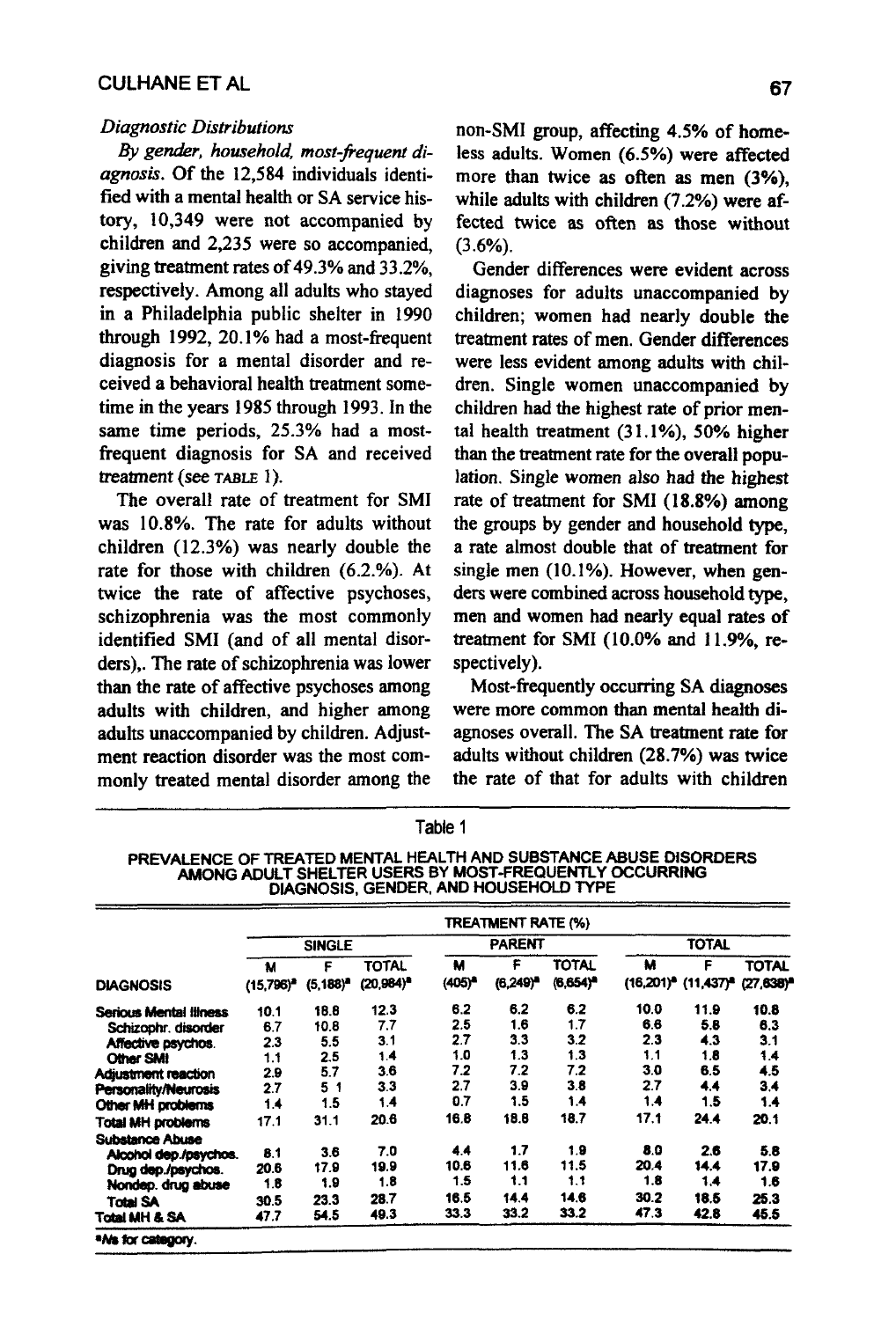(14.6%). Across household types, men (30.2%) had nearly double the rate of treatment for SA as women (18.5%). Much of the gender difference in SA treatment rates and the higher observed rate of SA diagnoses are attributable to the high rate of SA treatment among men without accompanying children (30.5%), who represented 70% of the homeless adults with a primary SA diagnosis. Overall, two-thirds of the SA diagnoses were for drug dependence or psychoses (17.9%). Diagnoses of alcohol dependence and psychoses were much less common (5.8%). Because these data exclude outpatient SA services, this is likely to be a significant underestimation of the treatment rate for SA.

*By age, most-frequent diagnosis.* As can be seen in TABLE 2, prior treatment with a most-frequent mental health diagnosis was more common among homeless adults over age 45 (22.5%) than among those under 45 (19.4%). Adults under age 30 (the largest subgroup) had a 4.3% schizophrenia rate, compared to  $6.9\%$  for adults  $31 - 45$  and 9% for those over 45. However, 73% of the homeless adults with SMI were under age 45.

Treatment for drug dependence or psychosis was twice as common among adults

Table 2

PREVALENCE OF TREATED **MENTAL HEALTH AND SUBSTANCE USE DISORDERS AMONG ADULT SHELTER USERS BY MOST-FREQUENTLY OCCURRING DIAGNOSIS, AND BY AGE**

|                             | AGE (%) |                                    |             |  |  |
|-----------------------------|---------|------------------------------------|-------------|--|--|
|                             | <30     | $31 - 45$                          | >45         |  |  |
| <b>DIAGNOSIS</b>            |         | $(11.087)^n$ (10.824) <sup>a</sup> | $(5,727)^*$ |  |  |
| <b>SMI</b>                  | 8.4     | 11.1                               | 14.7        |  |  |
| Schizophrenic dis.          | 4.3     | 69                                 | 90          |  |  |
| Affective psychosis         | 2.8     | 3.0                                | 3.9         |  |  |
| <b>Other SMI</b>            | 1.3     | 1.2                                | 1.8         |  |  |
| Adjustment reaction         | 5.9     | 36                                 | 33          |  |  |
| <b>Personality/Neurotic</b> | 3.5     | 3.3                                | 3.5         |  |  |
| Other MH                    | 1.9     | 1.1                                | 1.0         |  |  |
| Total MH                    | 19.7    | 19.2                               | 22.5        |  |  |
| Substance Abuse             |         |                                    |             |  |  |
| Alcohol dep./psychosis      | 3.2     | 6.2                                | 98          |  |  |
| Drug dep./psychosis         | 20.1    | 19.7                               | 10.5        |  |  |
| Nondep. drug abuse          | 1.7     | 1.6                                | 1.6         |  |  |
| Total SA                    | 25.0    | 27.4                               | 21.9        |  |  |
| Total MH & SA               | 44.6    | 46.7                               | 44.5        |  |  |
| "Ms for category.           |         |                                    |             |  |  |

under 30 (20.1%) and those aged 31—45 (19.7%) than among adults over age 45 (10.5%). In contrast, treatment for alcohol dependence or psychoses increased with age. The rate of treatment was three times as high among older adults (over age 45, 9.8%) as among young adults (under age 30,3.2%). Of the primary drug abuse diagnoses, 88% occurred in the under-45 age groups, as did 65% of the alcohol abuse cases.

*Veteran status.* Veterans and nonveterans had roughly comparable rates of treatment for mental health and SA diagnoses (this study did not include Veterans Administration data). Nonveterans had slightly higher rates of treatment for mental health diagnoses, and veterans had slightly higher rates of treatment for SA diagnoses. Veterans accounted for 10.7% of the total sample and for 17.7% of the single men. Most (95.6%) of the homeless veterans were adults without accompanying children.

*Case inclusion criteria.* TABLE 3 shows the results of the cross-tabulation by mostfrequent diagnosis and ever subgroups. While 10.8% of homeless adults had a most-frequent diagnosis of SMI, 16.2% of homeless adults ever received such a diagnosis. Two-thirds of the cases who were ever SMI but not classified by the mostfrequent criterion, received a mostfrequent diagnosis for SA, and one-third were classified as having an OMH disorder.

Nearly one-third of the homeless adults had ever been treated for substance abuse, compared to 25.3% by the most-frequent criterion. Of those ever receiving an SA treatment diagnosis, 13% were classified as SMI by the most-frequent criterion. Regarding the prevalence of treated dual diagnosis or a co-occurring substance abuse and SMI diagnosis, 39% of the SMI cases (most-frequent) had ever received an SA diagnosis (primary or secondary). Approximately 27% of the OMH group (most frequent) had ever received an SA diagnosis.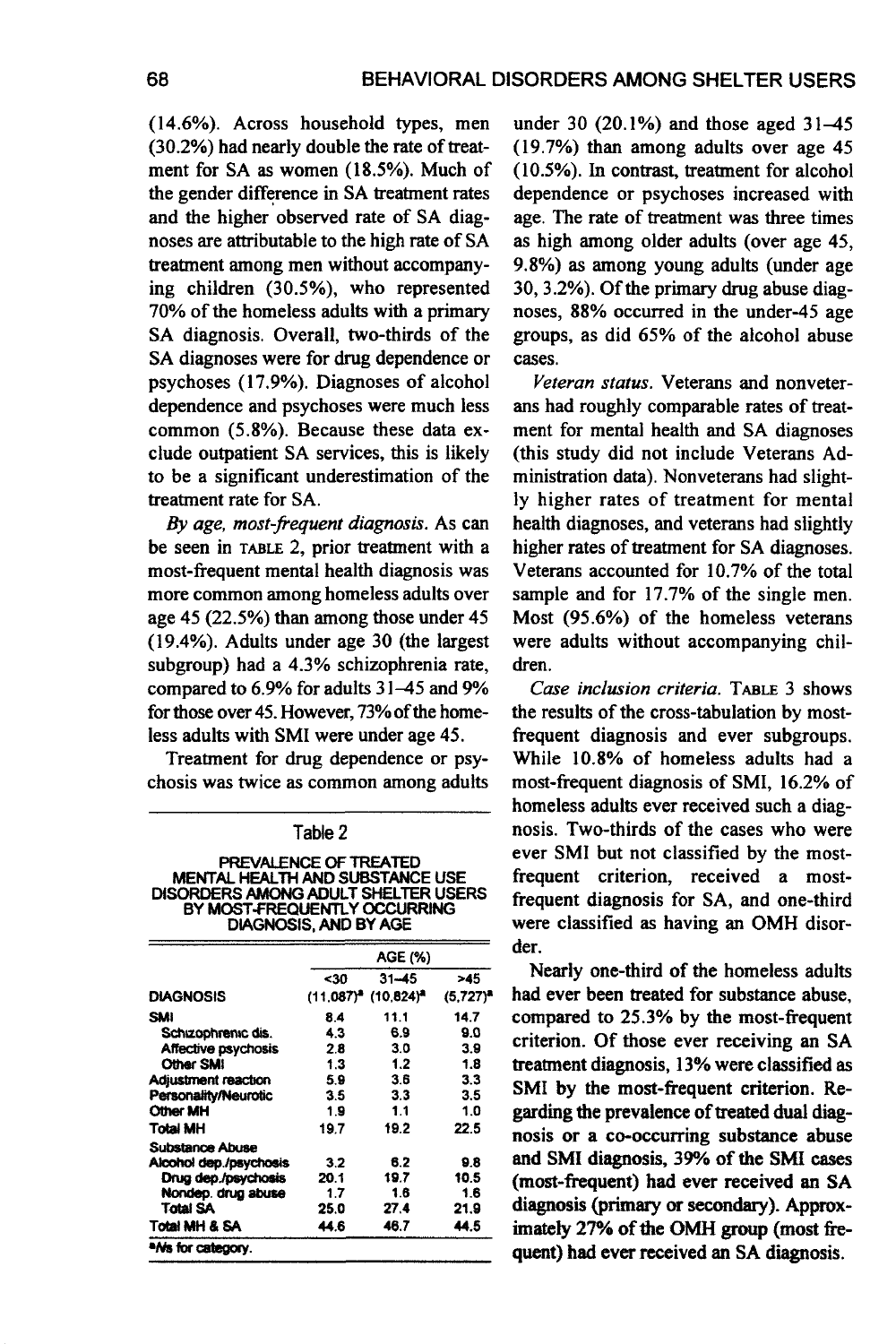| <b>DIAGNOSIS</b>   |                       |      | <b>MOST FREQUENT DIAGNOSIS</b> |      |       |     |       |      |  |  |
|--------------------|-----------------------|------|--------------------------------|------|-------|-----|-------|------|--|--|
|                    | <b>UNDUPLICATED N</b> |      | <b>SMI</b>                     |      | OMH   |     | S٨    |      |  |  |
|                    | Ν                     | ℅    | Ν                              | %    | N     | %   | N     | %    |  |  |
| Ever <sup>2</sup>  |                       |      |                                |      |       |     |       |      |  |  |
| Undupl. N          |                       |      | 2.980                          | 10.8 | 2,585 | 94  | 6.997 | 25.3 |  |  |
| <b>SMI</b>         | 4.474                 | 16.2 | 2.980                          | 10.8 | 503   | 1.8 | 991   | 3.6  |  |  |
| OMH                | 5.378                 | 19.5 | 1.243                          | 45   | 2.585 | 9.4 | 1.550 | 5.6  |  |  |
| SA                 | 8.822                 | 31.9 | 1,137                          | 41   | 688   | 2.5 | 6,997 | 25.3 |  |  |
| <b>Most Recent</b> |                       |      |                                |      |       |     |       |      |  |  |
| Undupi N           |                       |      | 2,980                          | 108  | 2.585 | 9.4 | 6,997 | 25.3 |  |  |
| <b>SMI</b>         | 2.934                 | 106  | 2.603                          | 9.4  | 136   | 0.5 | 195   | 0.7  |  |  |
| <b>OMH</b>         | 2.553                 | 9.2  | 128                            | 0.5  | 2.212 | 8.0 | 213   | 0.8  |  |  |
| SA                 | 7.077                 | 25.6 | 249                            | 0.9  | 237   | 0.9 | 6,591 | 23.8 |  |  |

## **Table 3 PREVALENCE OF TREATED MENTAL HEALTH AND SUBSTANCE ABUSE DIAGNOSIS OF ADULT SHELTER USERS BY VARYING CASE INCLUSION DATA**

**/Vote. Rates are over a total three years for a sheltered population of 27,638; total treated population over same period is 12,497**

**•Columns not additive; individuals may have more than one diagnosis.**

*Untreated disorders.* Relatively few additional cases  $(N=270)$  of people with mental health problems were identified through the inclusion of the indicator information. In contrast, the indicator information for SA problems was both much more consistent with the treatment databases, and identified a significant number of untreated cases. Of the most-frequent SA group, 75% received a positive indicator, as did 71% of those ever receiving an SA diagnosis. Among those never receiving an SA diagnosis, 31% were given a positive SA indicator. This would increase the rate of identified SA problems among homeless adults by 41%, or 20.7 percentage points, for a rate of 55.4%.

A cross-tabulation combined all sources of information on behavioral health status, including both the treatment databases and the indicator information from shelter intake and admittance forms. When the indicator was added to service treatment data, 65.5% of homeless adults admitted to Philadelphia shelters in the years 1990 through 1992 were identified as having some mental health and/or SA problem in the years 1985 through 1993. More than half (55.4%) were identified as having a substance use disorder or problem, and nearly one-third (29.7%) as having a mental health disorder or problem. Approximately one in five (19.7%) were identified as having both a mental health and an SA problem.

#### **DISCUSSION**

Although it relied solely on administrative data, this study's findings could be construed as broadly consistent with the extant literature. The prevalence rate for treated SMI disorders found here ranged from 11%-16%, approaching the range for severe Axis I disorders (16%-21%) calculated by Lehman and Cordray's *(1993)* meta-analysis. The difference may be attributable to the fact that this was a study of the prevalence of treated behavioral health disorders, and did not capture either the untreated population or those receiving treatment outside the publicly funded system in Philadelphia. The databases employed in this study were inadequate for estimating the magnitude of the untreated population with mental disorders. Recent research *(Koegel, Sullivan, Burnam, Morton, & Wenzel,1997)* has found that 38% of homeless persons in Los Angeles who were identified (using the DIS) as SMI in face-to-face interviews had no prior lifetime treatment for mental illness. If that estimate were extrapolated to the present study population, it would yield an overall prevalence range for SMI of 14.7%-22.1%, nearly identical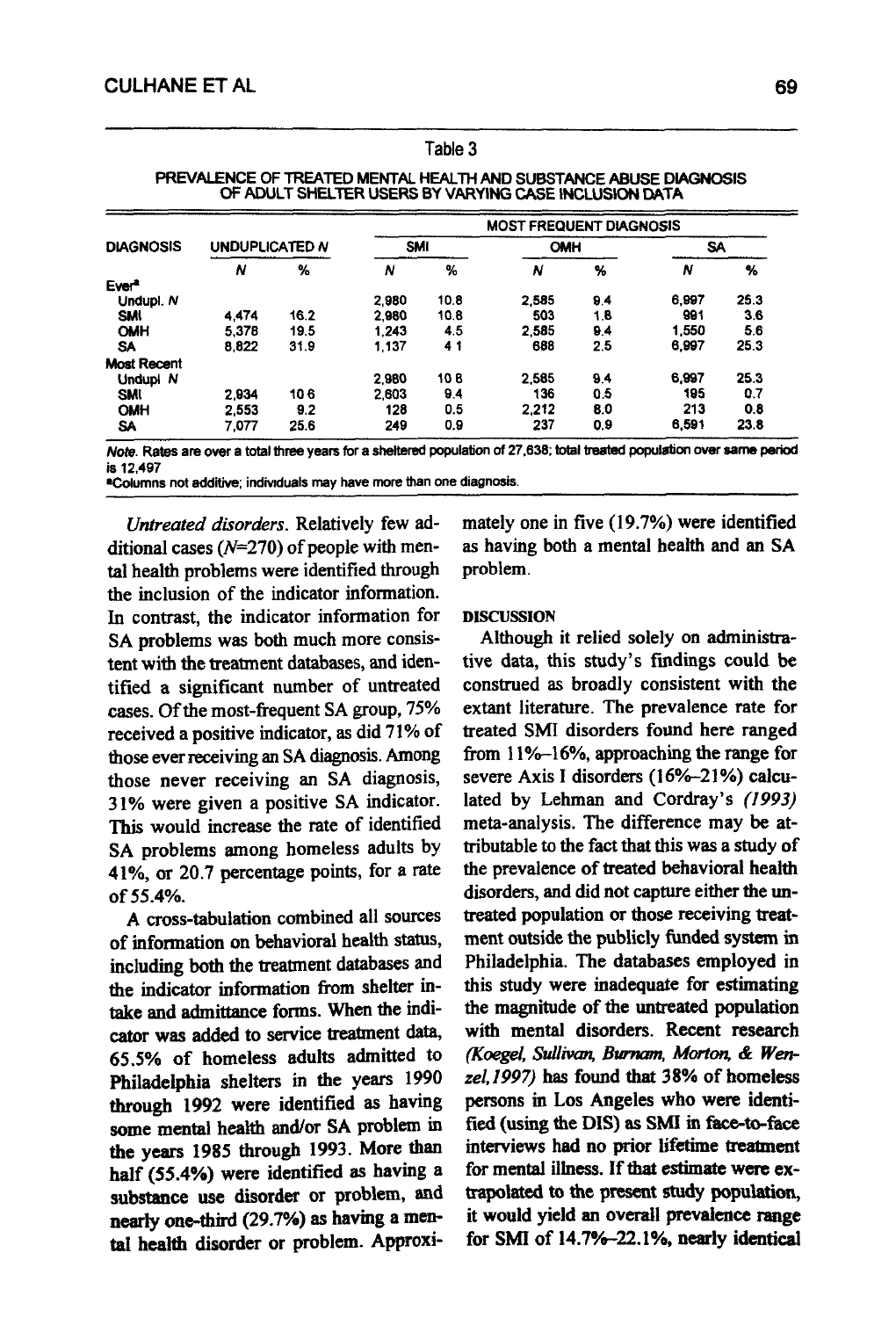to the range reported by Lehman and Cordray. However, it should be noted that the accuracy of the diagnosis in the administrative data from Philadelphia was not assessed in this study; thus its comparability with estimates based on the DIS is unknown.

Other findings were also broadly consistent with the literature. Single women without accompanying children were twice as likely as single men to have received treatment for SMI or other mental disorder. Single adults were twice as likely as adults in families to have received treatment for SMI. Substance abuse treatment rates were higher than mental disorder rates and affected more than half the adult population (with all diagnostic and indicator information included). Young adults were more likely to be treated for drug dependence and older adults for alcohol problems. Of individuals with SMI, 38% were found to have had prior treatment for an SA disorder, which is close to the prediction of onehalf of the SMI based on previous research *(Lehman & Cordray, 1993).* The primary contribution of the present study is the confirmation of prior findings it offers with the use of a large study population, diagnoses determined by treatment records, and the inclusion of a correspondingly large number of single women and adults with children in the study population.

Some of the other results were less consistent with the literature. For instance, more drug problems than alcohol problems were found. This may be a function of the study's time-frame (shelter use in the years 1990 through 1992), which was several years after the beginning of the "crack" epidemic (1986-1987), whereas most of the existing epidemiological research had been conducted prior to or soon after the emergence of the epidemic. It may also be a function of lower rates of self-reported drug use in face-to-face interviews; or of service-system dynamics in Philadelphia, such as the use of "clean and sober" shelter programs as a form of residential treatment by people with drug problems.

Because this study included the known population of adult public shelter users, it contains information previously unavailable in the literature and may afford a better view of the dynamic nature of homelessness. It seems that nearly 3,000 people with SMI were homeless in Philadelphia over three years, and that 73 per month entered shelters for the first time. This finding suggests that it would be practical for public mental health officials to design an alternative to the shelter system for people with SMI who become homeless, thus avoiding the costly decompensation and hospitalization that can result when such persons are placed in congregate shelters. Planners might consider the utility of targeted crisis intervention programs, including crisis residences and other programs, as places to which to divert people with SMI from shelters.

The findings on homeless women (with and without children), who were present in this sample in numbers proportionate to their representation in the sheltered population could inform the design of appropriate interventions for this population *(Buckner, Bassuk, & Zima, 1993).*

Also noteworthy is the fact that very few (67) matches were found between the shelter admission population, and the population of persons receiving behavioral health services reimbursed by Medicare. This suggests that Medicare and the income benefits available to Medicare recipients social security retirement insurance, survivors insurance, and social security disability insurance (SSDI)—offer better social insurance against the risk of homelessness than do Medicaid and the income benefits typically available to Medicaid-eligible persons (general assistance, Aid to Families with Dependent Children, and SSI). Alternatively, it could also be the case that Medicare beneficiaries with severe behavioral health disorders, particularly SSDI recipients, had used up their 90 day lifetime limit of inpatient benefits through Medicare, and were using Medi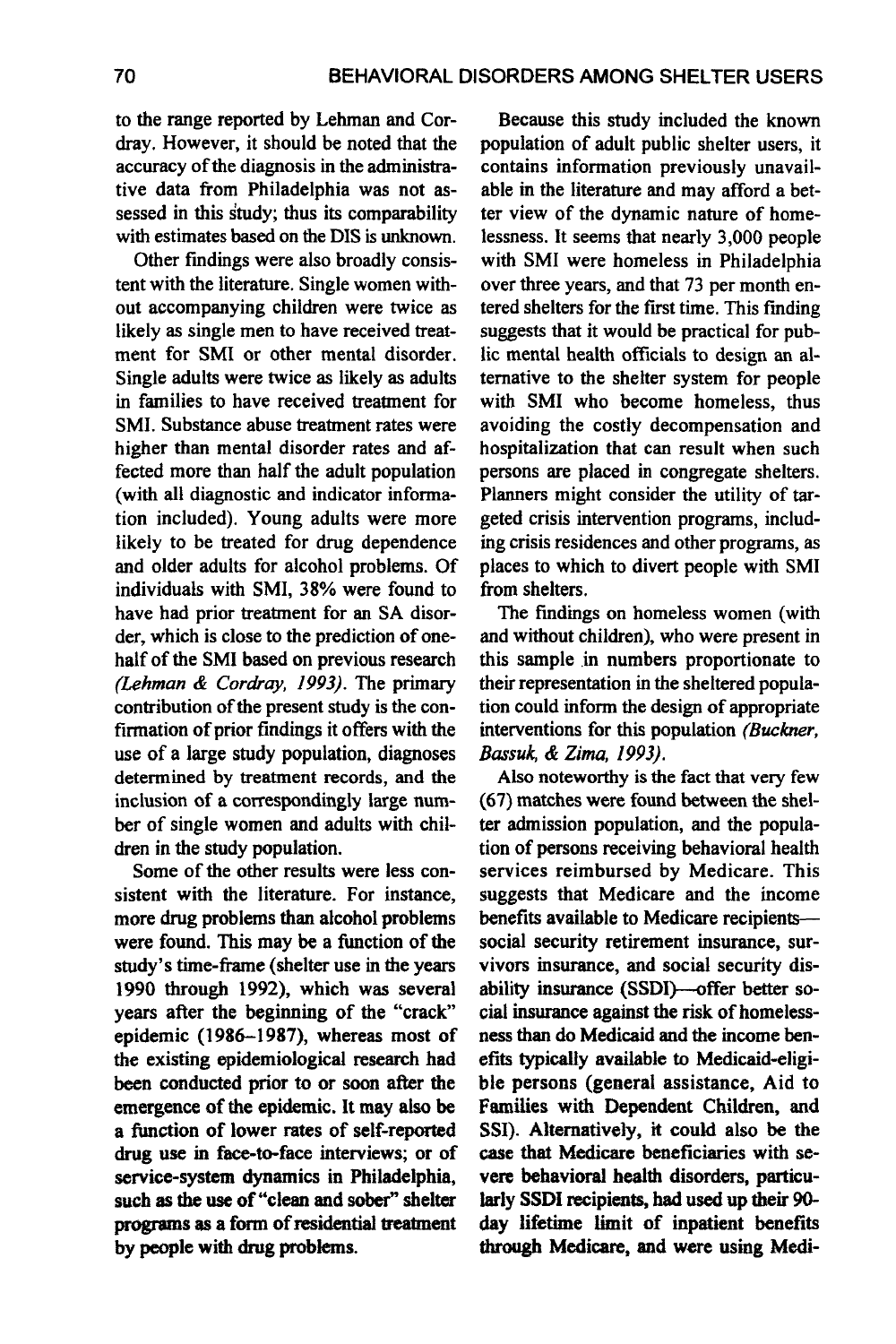caid for insurance coverage for behavioral health treatment, particularly inpatient care.

Perhaps the most valuable contribution that this methodological approach can offer researchers is its utility for services research. The present study method could be used to examine the temporal proximity of the use of inpatient and emergency services near or at the onset of homelessness, by comparing health and shelter utilization dates *(Culhane el al, 1995).* A preliminary study based on this data found very high rates of hospitalization among people with SMI and SA disorders (25% and 34% respectively) within 120 days of the onset of their homelessness. These results would seem to suggest that there are potentially high costs associated with patterns of service use by homeless people.

As a demonstration that administrative data, when properly qualified and adjusted, can be used to generate estimates of the behavioral health status of homeless persons that are broadly consistent with survey research approaches, this study has implications for future epidemiological research. The approach offers a cost-effective method for monitoring trends of the co-occurrence of homelessness and serious mental illness over time with large study populations. However, primary data collection is needed to determine the extent to which persons with untreated conditions enter the shelter system and the degree to which shelter databases fail to capture the homeless street population. Primary data are also needed to verify the accuracy of diagnoses for homeless populations in the administrative databases. For example, studies of homeless populations based on primary data have found higher rates of post-traumatic stress disorder and anxiety disorders *(North & Smith, 1992)* than were found here. Since depression disorder was grouped in the present study with affective psychotic disorders, the effect of depression on the homeless population could not be examined.

The study was also limited in that it did not include homeless persons who were not using public shelters, nor did it attempt systematically to identify persons with untreated conditions. Inclusion of both groups would probably increase the rate of behavioral health disorders found among the homeless population.

#### **REFERENCES**

- **American Psychiatric Association. (1987). Diagnostic and statistical manual of mental disorders (3rd ed., rev.). Washington, DC: Author.**
- **Anthony, J.C., Folstein, M, Romanoski, A.J., Von Korff, M.R., Nestadt, G.R., Chahal, R., Merchant, A., Brown, C.H., Shapiro, S., Kramer, M, & Gruenberg, E.M. (198S). Comparison of the lay diagnostic interview schedule and a standardized psychiatric diagnosis: Experience in eastern Baltimore.** *Archives of General Psychiatry, 42,* **667-675.**
- Bassuk, E.L., & Rosenberg, L. (1988). Why does **family homelessness occur? A case-control study.** *American Journal of Public Health, 78,* 783-788.
- Bassuk, E.L., Rubin, L., & Lauriat, A. (1986). Char**acteristics of sheltered homeless families.** *American Journal of Public Health, 76,* 1097-1100.
- **Breakey, W.R., Fischer, P.J., Kramer, M., Nestadt, C, Romanoski, A.J., Ross, A., Royall. R.M., & Stine, O. (1989). Health and mental health problems of homeless men and women in Baltimore.** *Journal of the American Medical Association, 262,* **1352-1357.**
- **Buckner, J.C., Bassuk, EX., & Zima, B.T. (1993). Mental health issues affecting homeless women: Implications for intervention.** *American Journal of Orthopsychiatry, 63,*385-399.
- **Culhane, DP., Averyt, J.M. & Hadtey, T.R. (1995)** *The treated prevalence of behavioral health disorders among adults admitted to the Philadelphia shelter system, and the rate of shelter admission among users of behavioral health services: Results from the integration of longitudinal data on shelter and mental health services utilization.* Paper **prepared for the U.S SAMHSA, Center for Mental Health Services, Rockville, MD.**
- **Culhane, D.P., Dejowski, E.F., Ibanez, J., Needham, E., & Macchia, 1. (1994). Public shelter admission rates in Philadelphia and New York City: The implications of turnover for sheltered population counts.** *Housing Policy Debate,* **5(2), 107-140.**
- **Fischer, P.J., & Breakey, W.R. (1986). Homelessness and mental health: An overview.** *International Journal of Mental Health, 14* (4), 6-41.
- **Fischer, P.J & Breakey, W.R. (1991). The epidemiology of alcohol, drug, and mental disorders among homeless persons.** *American Psychologist, 46,***1115-1128.**
- **Fischer, P.J., Shapiro, S., Breakey, W.IL, Anthony, J.C, & Kramer, M. (1986). Mental health and social characteristics of the homeless: A survey of** mission users. *American Journal of Public Health, 76,***519-524.**
- Hadley, T.R. (1994). *Proposed Center for Research on Public Mental Health Systems.* **NIMH grant application: Department of Psychiatry, University of Pennsylvania.**
- **Koegel, P., Bumam, M.A., & Fair, R.K. (1988). The**